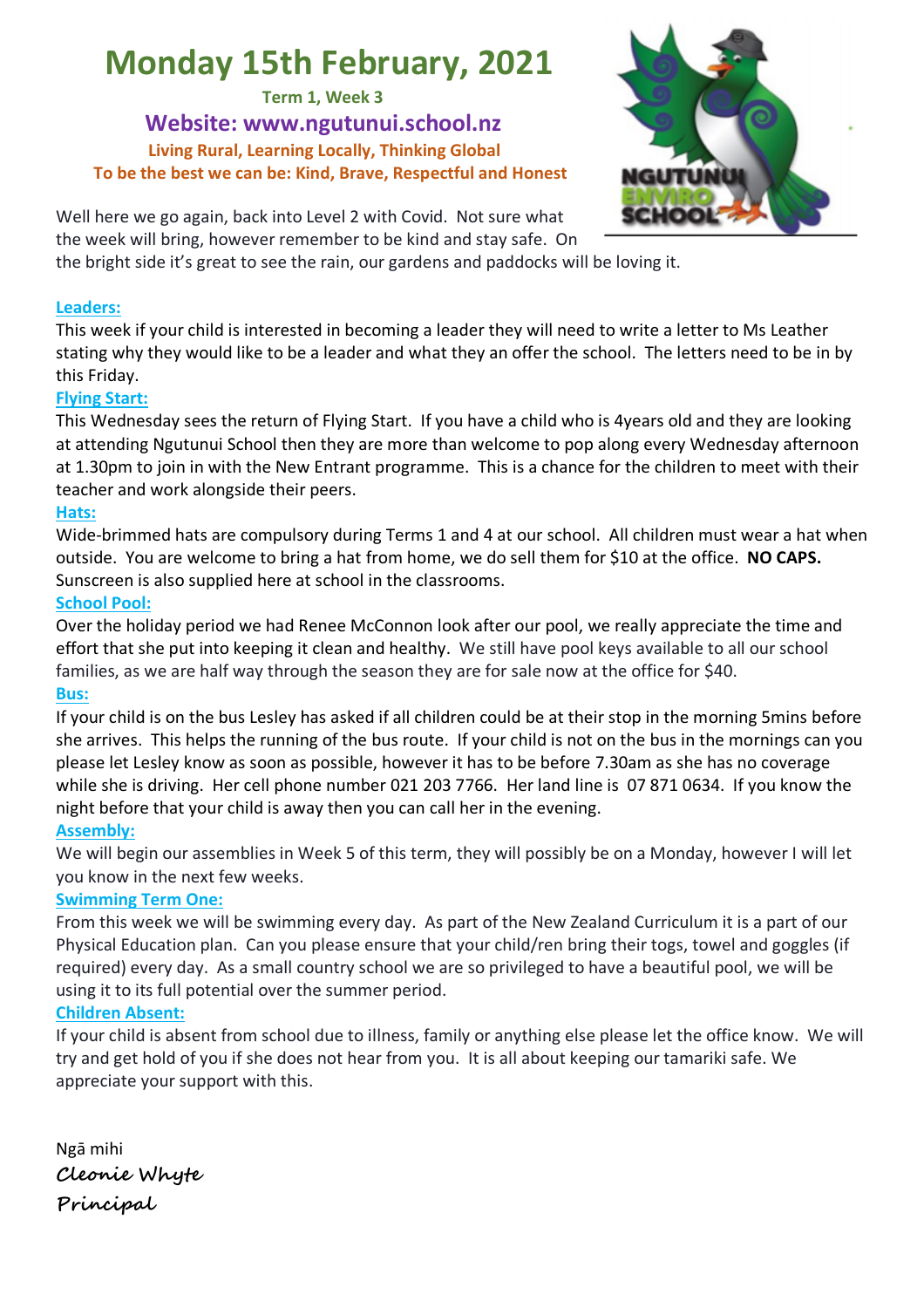| Wed 17th Feb                 | <b>Flying Start Begins 1.30pm</b>               |
|------------------------------|-------------------------------------------------|
| Fri 19th Feb                 | Lucky Book Orders Due                           |
| Wed 24 <sup>th</sup> Feb     | <b>Flying Start 1.30pm</b>                      |
| Wed 3rd March                | School Lunches - Roast Lamb Sandwiches          |
|                              | <b>Flying Start 1.30pm</b>                      |
| Wed 10 <sup>th</sup> March   | <b>Flying Start 1.30pm</b>                      |
| Fri 12 <sup>th</sup> March   | Whole School Swimming Display 1.45pm            |
| Fri 19 <sup>th</sup> March   | Lower Waipa Swimming                            |
| Wed 24 <sup>th</sup> March   | School Lunches - Pies (Mince or Mince & Cheese) |
| Thurs 25 <sup>th</sup> March | <b>Family Picnic 5pm</b>                        |
| Fri 29 <sup>th</sup> March   | Good Friday                                     |
| Mon 5 <sup>th</sup> April    | <b>Easter Monday</b>                            |
| Tues 6 <sup>th</sup> April   | <b>Easter Tuesday</b>                           |
| Wed 7 <sup>th</sup> April    | <b>School Returns</b>                           |
| Fri 16 <sup>th</sup> April   | Last Day of Term 1                              |
| Mon 3rd May                  | First Day of Term 2                             |

# *Term Dates 2021*

- Term  $1$  Wednesday 3<sup>rd</sup> Feb Friday 16<sup>th</sup> April
- Term 2 Monday 3 $^{rd}$  May Friday 9<sup>th</sup> July
- Term 3 Monday 26<sup>th</sup> July Friday 1<sup>st</sup> October
- Term  $4$  Monday  $18<sup>th</sup>$  October Wednesday  $15<sup>th</sup>$  December



## Pirongia Junior Rugby Club

Registration & Weigh In's Pirongia Rugby Clubrooms

**Monday 1st March 6 – 8pm, Wednesday 3rd March 6 – 8pm Monday 8th March 6 – 8pm**

6th to 13th Grades available

A **Copy** of Birth Certificate/ Age ID required for all players **Subs \$50 PP, must be paid on the night**  EFT pos. available

Jason Harrison 027 839 2559 Paul Dale 0274 746 791 **pirongiajuniorrugby@gmail.com**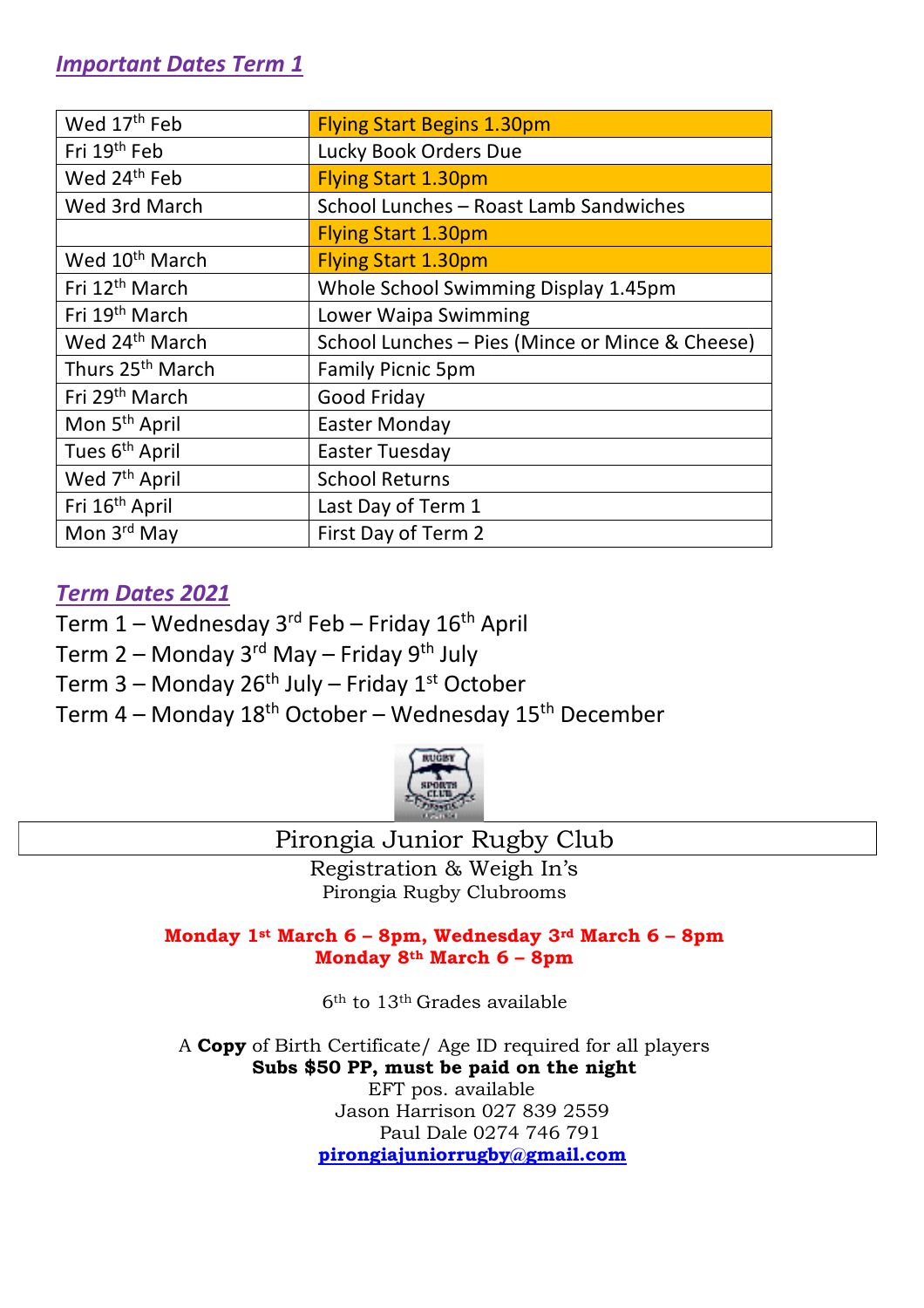# **COVID – Level 2**

#### **Alert Level 2 - All of New Zealand excluding Auckland region**

Alert Level 2 applies from midnight tonight for 72 hours.

#### **1. Schools are open to everyone, and all children must attend.**

At Alert Level 2 the disease is contained but there is still risk of community transmission. It is safe for children and staff to attend school and for school hostels to be operating as there will be appropriate measures in place, including for children and staff vulnerable to severe illness.

#### **2. Learning will be onsite with distance learning offered in some circumstances.**

Distance learning should be provided for those required to self-isolate, those individuals who health authorities have asked to stay away while waiting for a test result, or those choosing to remain at home because they are vulnerable to illness.

#### **3. Schools are not classified as gatherings and a range of events and activities can go ahead.**

For most day to day activities at schools, the rules for gatherings do not apply. Under the COVID-19 Public Health Response Order, schools are exempted from physical distancing requirements when people are there to receive, provide, or support education services.

However as soon as your event or activity brings people onsite who are not there for education purposes, including students, parents and caregivers, then the rules for gatherings do apply. This would include performances such as school plays, cultural events and sporting activities.

#### **4. Schools will close for cleaning and contact tracing if there is a confirmed case who was infectious when at school.**

Your Director of Education will work closely with you and health authorities should this occur. Please contact your Ministry regional office if you hear of a confirmed case in your school community but haven't been advised about it by health officials.

#### **5. Face coverings are not required at school or on any school transport.**

This includes charter buses hired by the school to transport students and staff. Anyone who chooses to wear a face covering in any setting should be supported to do so.

#### **6. Sick people must stay at home.**

They should seek medical advice if they have COVID-like symptoms and get tested if advised to do so. If that person displays relevant symptoms of COVID-19, tests positive for COVID-19, or has been in close contact with someone who tests positive for COVID-19, they must self-isolate.

#### **7. You must have a contact tracing system in place.**

This includes displaying QR code posters at your entrances, your timetable, attendance register and visitor register.

#### **8. Fundamental public health measures continue to apply at every alert level:**

Physical distancing (not touching and not breathing on each other at Alert Level 2)

- Hand hygiene
- Cough and sneeze etiquette
- Regularly cleaning and disinfecting high touch surfaces.

#### **9. Think and plan carefully before you go ahead with any activity that brings a large number of students together and/or spectators are involved.**

Some events may need to be cancelled or postponed when we are at Alert Level 2. Inter-regional travel is possible but only where you are confident the appropriate measures will be in place at the host venue, including requirements for gatherings.